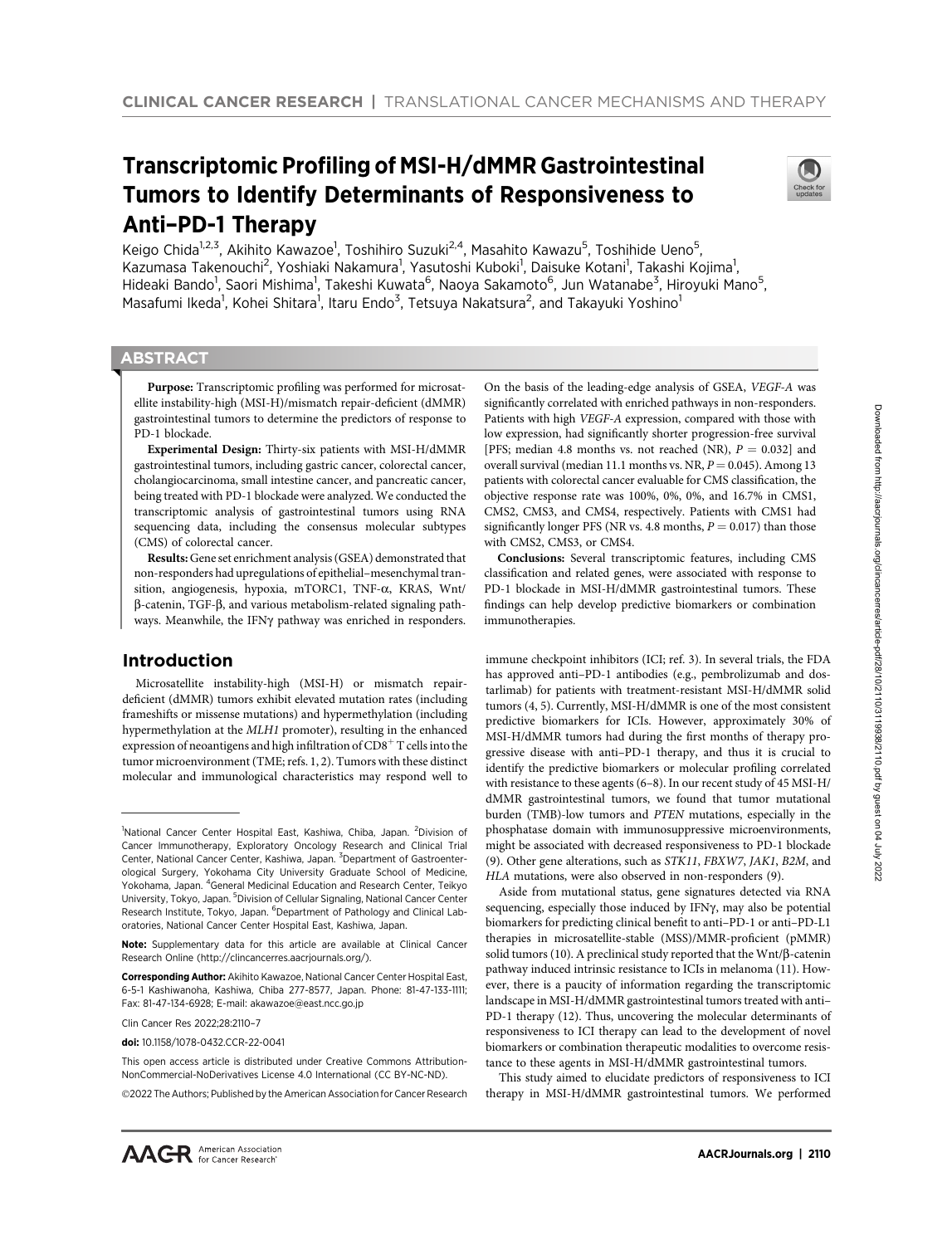# Translational Relevance

Approximately half of microsatellite instability-high (MSI-H)/ mismatch repair-deficient (dMMR) tumors do not respond to immune checkpoint inhibitors (ICI), highlighting the importance of identifying predictive biomarkers or molecular profiling correlated with resistance to these agents. We performed transcriptomic profiling of MSI-H/dMMR gastrointestinal tumors treated with PD-1 blockade, including the consensus molecular subtypes (CMS) of colorectal cancer. Our study revealed that non-responders had the enrichment of epithelial–mesenchymal transition, angiogenesis, hypoxia, mTORC1, KRAS, Wnt/β-catenin, TGFβ, and various metabolism-related signaling pathways, which have been associated with an immunosuppressive tumor microenvironment. Meanwhile, the IFN $\gamma$  pathway was upregulated in responders. High expression of VEGF-A might predict a negative response to ICIs in this population. Moreover, CMS classification possibly correlated with clinical outcomes of PD-1 blockade in MSI-H/ dMMR patients with colorectal cancer. These transcriptomic features could help in the development of predictive biomarkers or combination immunotherapies in the future.

transcriptomic profiling of MSI-H/dMMR gastrointestinal tumors treated with PD-1 blockade, including the consensus molecular subtypes (CMS) of colorectal cancer.

# Materials and Methods

## Patients

We performed transcriptomic analysis to uncover the signatures associated with the PD-1 blockade response in patients with advanced MSI-H/dMMR gastrointestinal tumors at National Cancer Center Hospital East (Kashiwa, Chiba, Japan). The inclusion criteria were as follows: (i) an Eastern Cooperative Oncology Group performance status (ECOG PS) of 0 to 1; (ii) histologically proven, unresectable, locally advanced, or metastatic gastrointestinal tumor that is refractory or intolerant to at least 1 chemotherapy regimen; (iii) MSI-H or dMMR status verified via local PCR or IHC as described below; (iv) adequate bone marrow, hepatic, and renal function as indicated by medical records; (v) received an anti–PD-1 inhibitor either alone (i.e., pembrolizumab or nivolumab) or as combination therapy (i.e., pembrolizumab plus napabucasin; ref. 13) from July 2015 to April 2021; and (vi) had adequate tumor samples for RNA sequencing. All patients provided written informed consent for the biomarker analysis of formalin-fixed paraffin-embedded (FFPE) tissue specimens from archival tissue samples. The study was approved by the Institutional Review Board of the National Cancer Center Hospital East (Kashiwa, Chiba, Japan) and was carried out in accordance with the guidelines for biomedical research specified in the Declaration of Helsinki.

#### MSI and MMR status

MSI status was analyzed using a Promega MSI analysis system (Promega), which used 5 mononucleotide markers for the detection of MSI: BAT-25, BAT-26, NR-21, NR-24, and MONO-27 (14). Tumors were classified as MSI-H if instability was noted in at least two markers. On the other hand, MMR status was assessed via IHC using the following monoclonal antibodies: anti-mutL homolog 1 (MLH1, ES05), anti-mutS homolog 2 (MSH2, FE11), anti-postmeiotic segregation increased 2 (PMS2, EP51), and anti-mutS homolog 6 (MSH6, EP49; Agilent Technologies). Tumors that lacked MLH1, MSH2, PMS2, or MSH6 expression were considered dMMR.

## Whole-exome sequencing

Mutational status, including TMB, was assessed via whole-exome sequencing as we previously reported (9). TMB was defined as the total number of nonsynonymous mutations, including indels, mutations per megabase (muts/Mb) in whole-exome sequencing and TMB-high was defined as  $\geq 10$  muts/Mb.

#### RNA sequencing

Total RNA was extracted from FFPE specimens using the RNeasy FFPE Kit (QIAGEN). Ribosomal RNA was depleted from the total RNA with an NEBNext rRNA Depletion Kit (New England Biolabs). Sequencing libraries for RNA-seq were prepared with a NEBNext Ultra RNA Library Prep Kit (New England Biolabs); these prepared RNA-seq libraries underwent 150 bp, paired-end NGS sequencing. To perform a gene set enrichment analysis (GSEA), the gene set variation analysis (GSVA) in R package and the GSEA tool ([https://www.gsea](https://www.gsea-msigdb.org/gsea/index.jsp)[msigdb.org/gsea/index.jsp\)](https://www.gsea-msigdb.org/gsea/index.jsp) were used to calculate the signaling pathway variation score and normalized enrichment score (NES), respectively (15, 16). In GSEA, gene sets with both nominal P value and FDR <sup>q</sup> value of <0.05 were considered as significantly enriched pathways. These analyses were performed according to the hallmark gene sets, which were downloaded from the Molecular Signatures Database (MSigDB). After GSEA, leading-edge analysis was performed to determine genes with a high impact on each pathway; the genes that overlapped across significant pathways were further identified (15, 16). A unique CMS in patients with colorectal cancer was also assessed as previously described (17).

#### Multiplex immunofluorescence IHC and PD-L1 expression

The protein expression levels of CD3, CD4, CD8, and cytokeratin in FFPE samples were assessed using multiplex fluorescence IHC with each monoclonal antibody. The details of multiplex immunofluorescence are available in the Supplementary Methods.

A trained pathologist (T. Kuwata) who was blinded to the diagnoses and/or other identifying information assessed the PD-L1 combined positive score (CPS) using PD-L1 IHC 22C3 pharmDx (Dako). CPS was defined as the ratio of the number of PD-L1–positive cells (including tumor cells, lymphocytes, and macrophages) to the total number of tumor cells multiplied by 100.

#### Outcomes and statistical analysis

Progression-free survival (PFS) was defined as the time from the initiation of PD-1 blockade to disease progression or death from any cause. Overall survival (OS) was defined as the time from the initiation of PD-1 blockade to death from any cause. Tumor response was assessed in patients with measurable lesions using the RECIST version 1.1. Overall response rate (ORR) was defined as the proportion of patients whose best overall response was a complete response (CR) or partial response (PR). Disease control rate (DCR) was defined as the proportion of patients who achieved a best overall response of a CR, PR, or stable disease (SD) lasting more than 6 weeks from the start of study treatment.

Quantitative data are expressed as median and interquartile range (IQR) and the cutoff values were set to the median. The Wilcoxon rank sum test was used to compare continuous variables, whereas Fisher's exact test was used to compare categorical variables. Survival curves were estimated using the Kaplan–Meier method, and differences between groups were tested using the log-rank test. Hazard ratios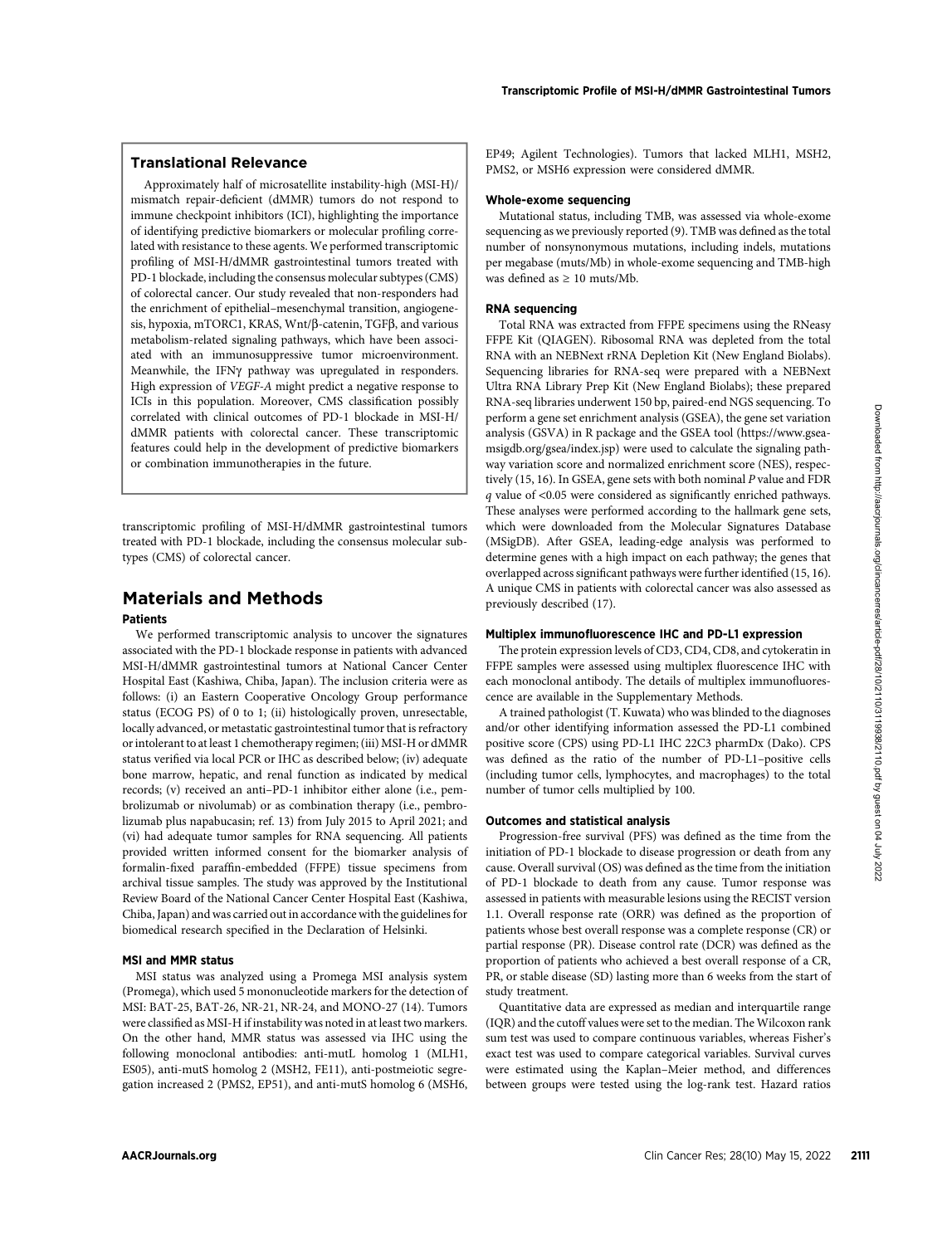(HR) were estimated using the Cox proportional hazards model. PFS and OS were analyzed using univariate and multivariate Cox regression analyses. The backward selection method was used to select factors retained in the multivariate analysis  $(P < 0.1)$ . All P values of <0.05 were considered statistically significant. All statistical analyses were performed using the statistical program R version 4.1.0 (The R Foundation for Statistical Computing).

### Data availability

Raw RNA sequencing data used in the present study were uploaded to the Sequence Read Archive of DNA DataBank of Japan (DRA: <https://www.ddbj.nig.ac.jp/dra/index.html>) under accession No. DRA013565. All other data are available from the corresponding author upon reasonable request. Those requests will be reviewed by a study steering committee to verify whether the request is subject to any intellectual property or confidentiality obligations.

# Results

## Patient overview

To examine transcriptomic profiling associated with the response to PD-1 blockade, we identified patients with gastrointestinal tumors and evaluated their characteristics and responses to PD-1 blockade. A total of 36 patients with available RNA sequencing data met the inclusion criteria and had the following cancers: gastric cancer  $(n = 18)$ , colorectal cancer ( $n = 13$ ), cholangiocarcinoma ( $n = 2$ ), small intestine cancer ( $n = 2$ ), and pancreatic cancer ( $n = 1$ ). The patient characteristics are summarized in Table 1. In addition, the details of MSI/MMR status with TMB are summarized in Supplementary Table S1. Of the total 36 patients, 9 were analyzed by both Promega MSI analysis and MMR IHC test, and the remaining 27 were analyzed by either test [Promega MSI analysis ( $n = 15$ ) or MMR IHC ( $n = 12$ ); Supplementary Table S1]. Tumor specimens were collected from primary tumor samples before PD-1 blockade.

The maximum percentage change in tumor size from baseline is shown in Fig. 1. All patients had measurable lesions. The overall population had an ORR and DCR of 52.7% (19/36) and 83.3% (30/36), respectively. The median follow-up at the time of the analysis was 28.2 months. In the overall population, the median PFS was 24.5 months [95% confidence interval (CI), 4.4 to not reached (NR)], whereas the median OS was 29.5 months (95% CI, 15.2–NR), with 16 mortalities (44.4%; Supplementary Fig. S1).

## Transcriptome features associated with the response to PD-1 blockade

The gene set activity in enriched pathways is illustrated using a heat map among samples calculated using GSVA, with a bar plot representing NES between non-responders [SD or progressive disease (PD)] and responders (CR or PR) generated using GSEA (Fig. 1). On GSEA, non-responders had upregulations of epithelial–mesenchymal transition (EMT), angiogenesis, hypoxia, mTORC1, TNF $\alpha$ , KRAS, Wnt/  $\beta$ -catenin, TGF $\beta$ , and various metabolism-related signaling pathways. On the other hand, the IFN $\gamma$  and  $\alpha$  pathways were upregulated in responders.

Next, we performed leading-edge analysis of the GSEA to identify the individual genes that were significantly related to enriched pathways in non-responders. Specifically, the top 5 genes were VEGF-A, LDHA, ALDOA, IDH1, and PLAUR (Fig. 2). Of these, patients with high VEGF-A mRNA expression, compared with those with low expression, had significantly shorter PFS (median, 4.8 months; 95% CI, 3.0–30.7 vs. NR, 95% CI, 8.4–NR; HR, 2.79; 95% CI, 1.10–7.09; Table 1. Patient characteristics.

|                                    | Total ( $n = 36$ ) |
|------------------------------------|--------------------|
| Age, y                             |                    |
| Median (range)                     | 67 (30-84)         |
| ≥65                                | 20 (55.6)          |
| Sex, n (%)                         |                    |
| Male                               | 20 (55.6)          |
| Female                             | 16 (44.4)          |
| Previous treatment regimens, n (%) |                    |
| 1                                  | 19 (52.8)          |
| $\geq$ 2                           | 17(47.2)           |
| Primary cancer, n (%)              |                    |
| Gastric                            | 18 (50.0)          |
| Colorectal                         | 13 (36.1)          |
| Small intestine                    | 2(5.6)             |
| Cholangiocarcinoma                 | 2(5.6)             |
| Pancreatic                         | 1(2.8)             |
| ECOG PS, $n$ $%$                   |                    |
| 0                                  | 23 (63.9)          |
| 1                                  | 13 (36.1)          |
| Surgery on primary tumor, n (%)    |                    |
| No                                 | 14 (38.9)          |
| Yes                                | 22 (61.1)          |
| Metastatic sites, n (%)            |                    |
| Liver                              | 5(13.9)            |
| Lung                               | 5(13.9)            |
| Peritoneal                         | 16 (44.4)          |
| Lymph node                         | 29 (80.6)          |
| Number of metastatic organs, n (%) |                    |
| 1                                  | 19 (52.8)          |
| $\geq$ 2                           | 17 (47.2)          |
| PD-L1 CPS, n (%)                   |                    |
| CPS < 1                            | 7(19.4)            |
| $1 \leq$ CPS $<$ 10                | 5(13.9)            |
| $CPS \geq 10$                      | 23 (63.9)          |
| Missing                            | 1(5.3)             |
| TMB, mutations/Mb (range)          | 38.7 (3.6-93.0)    |
| Treatment, n (%)                   |                    |
| Nivolumab                          | 6(16.7)            |
| Pembrolizumab                      | 24 (66.7)          |
| Pembrolizumab with napabucasin     | 6(16.7)            |

Abbreviations: CPS, combined positive score; ECOG, Eastern Cooperative Oncology Group; PS, Performance status; TMB, tumor mutational burden.

 $P = 0.032$ ) and OS (median, 11.1 months; 95% CI, 5.3–NR vs. NR, 95% CI, 15.2–NR; HR, 2.97; 95% CI, 1.02–8.62;  $P = 0.045$ ; Fig. 3). On the other hand, the expression of the other genes was not associated with PFS and OS (data not shown). Multivariate analyses showed that high expression of VEGF-A mRNA was independently associated with shorter PFS (HR, 3.23; 95% CI, 1.18–8.87;  $P = 0.023$ ) and OS (HR, 3.61; 95% CI, 1.06–12.29;  $P = 0.040$ ; Supplementary Tables S2 and S3). Among other VEGF-related genes, the expression of PIGF and PDGF-A were significantly higher in non-responders than in responders. Furthermore, the expression of VEGFR-1 and PDGF-B tended to be higher in non-responders than in responders (Supplementary Fig. S2).

## CMS classification of colorectal cancer and response to PD-1 blockade

Among 13 patients with colorectal cancer evaluable for CMS classification, CMS1, CMS2, CMS3, and CMS4 were detected in 4, 2, 1, and 6 cases, respectively. Among the 4 cases of CMS1, 1 had CR,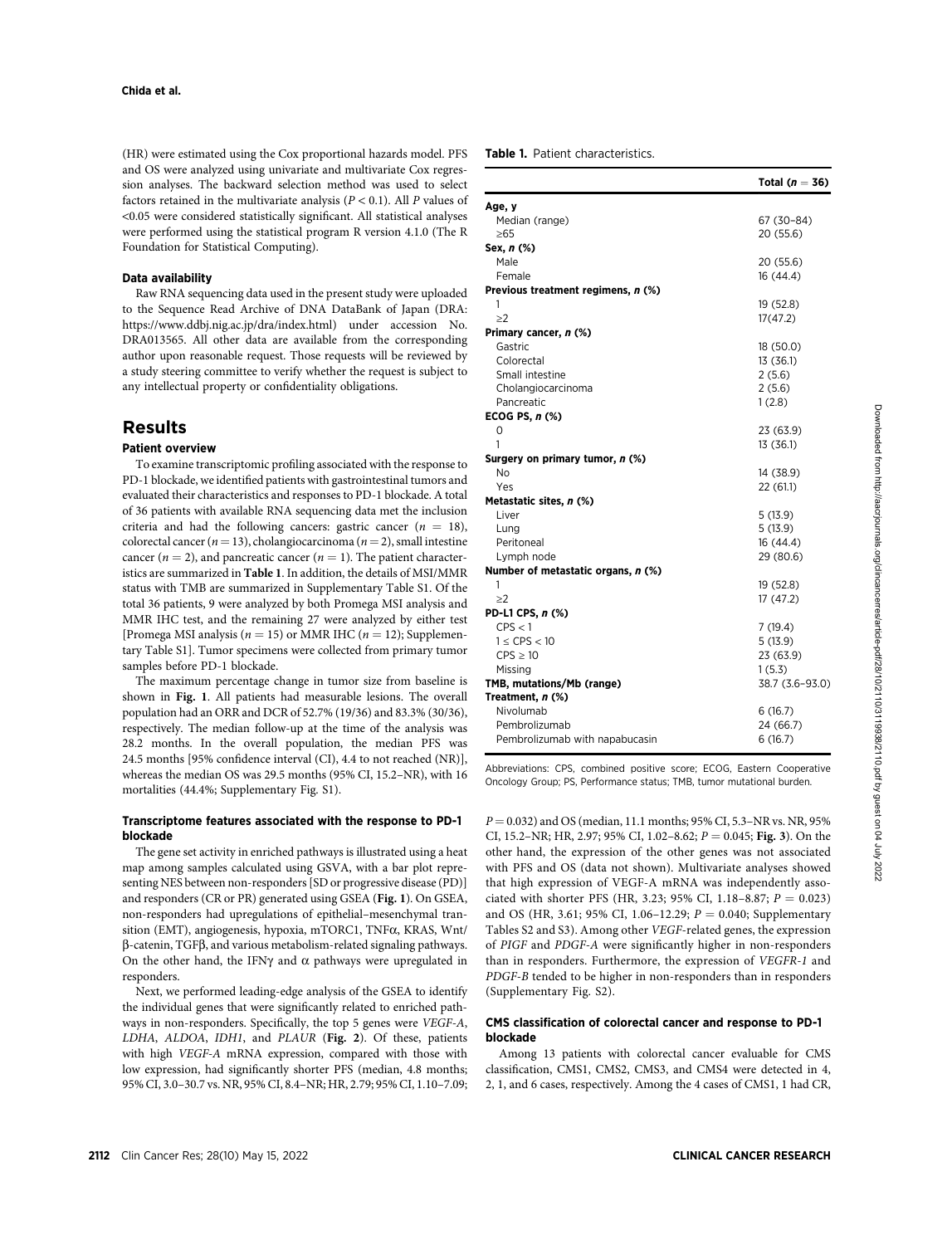

#### Figure 1.

Waterfall plot of the maximum percentage change in tumor size from baseline measured using the RECIST version 1.1 and gene set activity of signaling pathways between responders and non-responders. Top, percentages of maximum tumor volume changes during PD-1 blockade measured using the RECIST 1.1 criteria. The bottom dotted line represents a tumor reduction of 30%, as per RECIST 1.1, representing partial response (PR) or complete response (CR). The top dotted line represents a tumor increase of more than 20%, representing disease progression (PD). Middle, summary of best of response, combined positive score (CPS), tumor mutational burden (TMB), and PTEN mutation status. Each column represents an individual patient with available data. Bottom left, a heat map showing the relative expression levels of associated gene sets between samples calculated using the gene set variation analysis (GSVA). Bottom right, a bar plot representing normalized enrichment score between responders and non-responders for each gene set calculated using the gene set enrichment analysis (GSEA).

while the remaining 3 had PR. Both cases of CMS2 had SD. The single case of CMS3 had PD. Among the 6 cases of CMS4, 1 had PR, 3 had SD, and the remaining 2 patients had PD. Consequently, the ORR was 100% (4/4), 0% (0/2), 0% (0/1), and 16.7% (1/6) for CMS1, CMS2, CMS3, and CMS4, respectively (Fig. 4). Patients with CMS1 had a significantly longer PFS (median, NR; 95% CI, NR–NR vs. 4.8 months; 95% CI, 1.1–30.7;  $P = 0.017$ ) and numerically longer OS (median, NR; 95% CI, NR–NR vs. 31.0 months; 95% CI, 2.6–NR;  $P = 0.105$ ) than those with CMS2, CMS3, or CMS4 (Fig. 5).

#### TME according to the expression of VEGF-A mRNA

The TME was analyzed via multiplex fluorescence IHC (data shown as median; IQR). Tumors with high VEGF-A mRNA expression, compared with those with low expression, had significantly lower



#### Figure 2.

The leading-edge analysis of the gene set enrichment analysis (GSEA). The heatmap created by the leading-edge analysis of the GSEA indicates the relative expression level of each gene associated with 3 or more pathways. The top 5 genes related to significantly enriched pathways in non-responders to PD-1 blockade were VEGF-A, LDHA, ALDOA, IDH1, and PLAUR.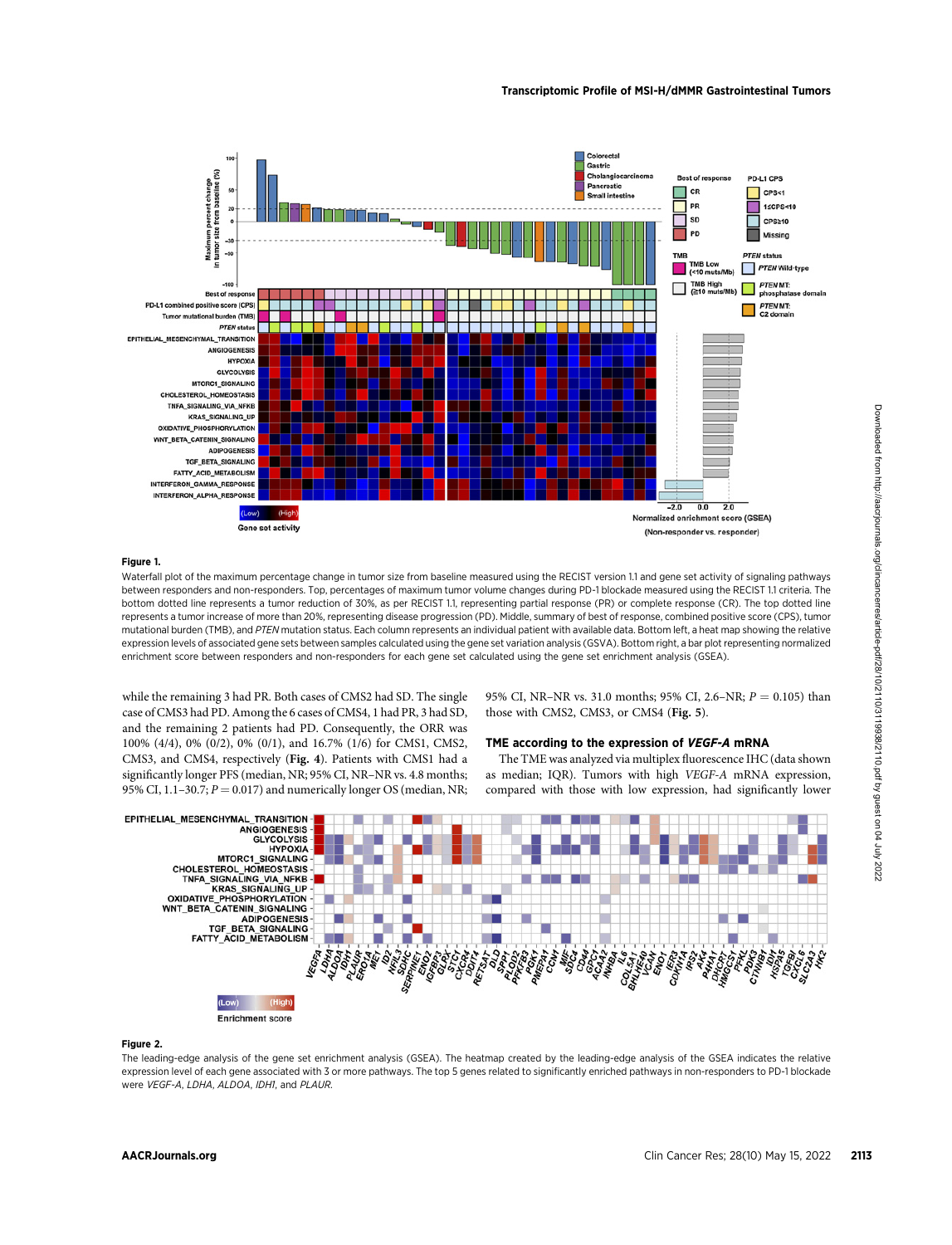

#### Figure 3.

Discussion

Kaplan-Meier plots of progression-free survival (PFS; A) and overall survival (OS; B) according to the expression of VEGF-A mRNA. Patients with high VEGF-A mRNA expression, compared with those with low expression, had significantly lower PFS [median: 4.8 months; (95% CI, 3.0–30.7) vs. not reached, NR (95% CI, 8.4–NR); logrank  $P = 0.025$ ] and OS [median, 11.1 months; (95% CI, 5.3–NR) vs. NR (95% CI, 15.2–NR); log-rank  $P = 0.035$ ].

levels of intratumoral  $CD8<sup>+</sup>$  T cells  $[146.8/mm<sup>2</sup> (95% CI, 63.7–336.2)$ vs. 269.1/mm<sup>2</sup> (95% CI, 193.1–621.2);  $P = 0.041$ ], as well as numerically lower levels of intratumoral  $CD3^+$  [352.6/mm<sup>2</sup> (95% CI, 258.8– 471.8) vs. 414.7/mm<sup>2</sup> (95% CI, 348.9–873.4);  $P = 0.133$ ] and CD4<sup>+</sup> T cells [52.1/mm<sup>2</sup> (95% CI, 27.1–100.1) vs. 96.1/mm<sup>2</sup> (95% CI, 16.3– 169.2);  $P = 0.405$ ; Supplementary Fig. S3).

We performed transcriptomic profiling, including CMS of colorectal cancer, for patients with MSI-H/dMMR gastrointestinal tumors treated with PD-1 blockade to elucidate the determinants of respon-

## siveness to ICI therapy. To the best of our knowledge, this is the first report to comprehensively describe the transcriptomic landscape of tumors (specifically related to PD-1 blockade) among patients with MSI-H/dMMR gastrointestinal tumors.

First, our study revealed that non-responders exhibited enrichment of the EMT, angiogenesis, hypoxia, mTORC1, KRAS, Wnt/  $\beta$ -catenin, TGF- $\beta$ , and various metabolism-related signaling pathways, all of which have been associated with an immunosuppressive TME (11, 18-25). On the other hand, the IFN $\gamma$  pathway was upregulated in responders, which was in line with previous studies showing that an IFNy-related mRNA profile correlated with favorable clinical outcomes with ICIs in several malignancies (26).



Figure 4.

Waterfall plot of the maximum percentage change in tumor size from baseline according to the consensus molecular subtype (CMS) of colorectal cancer (CRC) as measured using the RECIST version 1.1. Among 13 patients with CRC evaluable for CMS classification, CMS1, CMS2, CMS3, and CMS4 were detected in 4, 2, 1, and 6 cases, respectively. The ORR was 100% (4/4), 0% (0/2), 0% (0/1), and 16.7% (1/6) for patients with CMS1, CMS2, CMS3, and CMS4, respectively.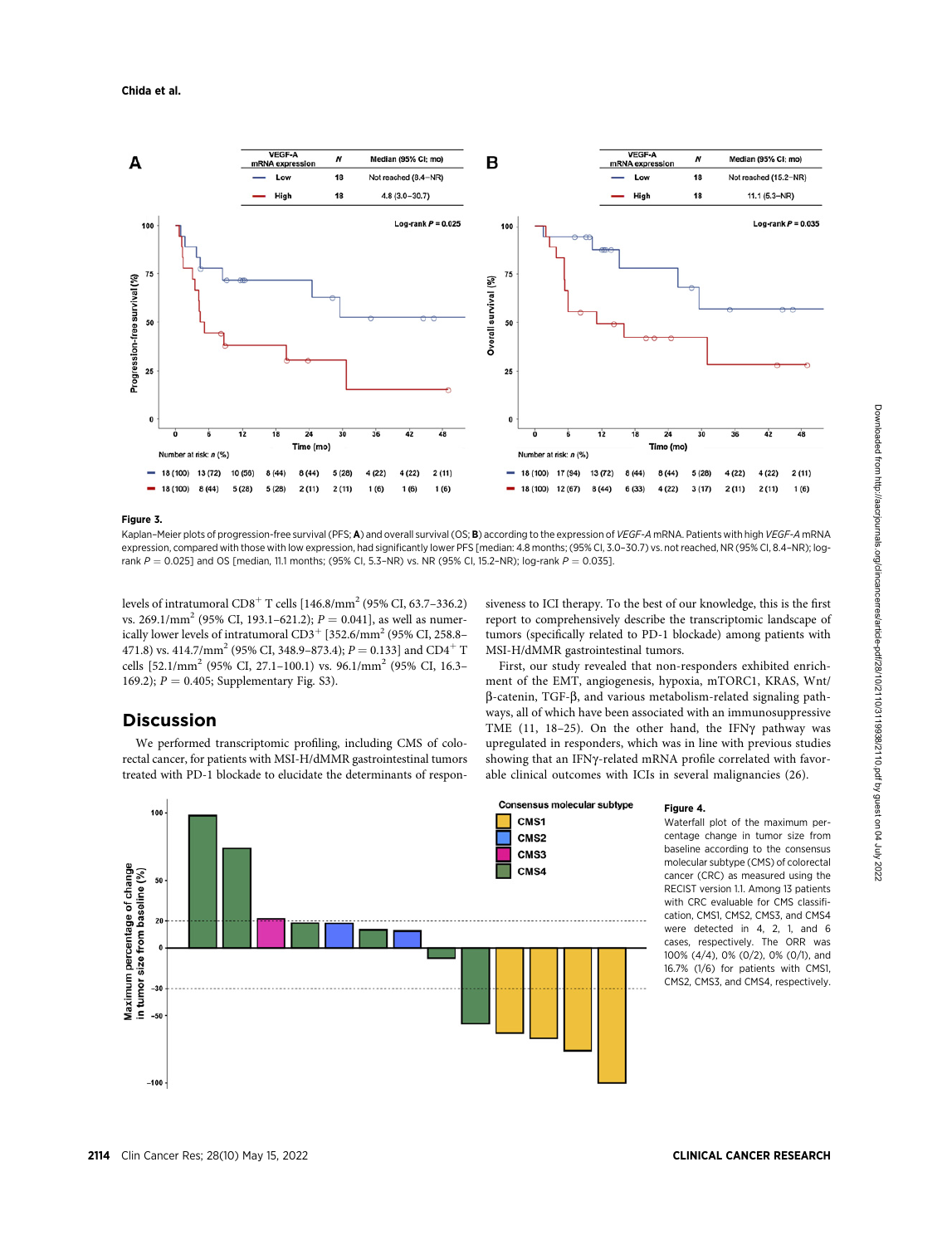

Kaplan-Meier plots of progression-free survival (PFS; A) and overall survival (OS; B) according to the expression of consensus molecular subtype (CMS). Patients with CMS1 showed significantly longer PFS [Not reached, NR (95% CI, NR-NR) vs. 4.8 months (95% CI, 1.1-30.7);  $P = 0.017$ ] and numerically longer OS [Not reached (95% CI, NR-NR) vs. 31.0 months (95% CI, 2.6-NR);  $P = 0.105$ ] than those with other types of CMS.

In a recent study, Kwon and colleagues (12) reported that nonresponders had upregulations in the  $Wnt/\beta$ -catenin pathway in a phase II trial of pembrolizumab in cases of advanced MSI-H gastric cancer. Similarly, the non-responders to anti–PD-1 therapy in our cohort also demonstrated an enriched  $Wnt/\beta$ -catenin pathway. Recently, a selective inhibitor of the interaction between  $\beta$ -catenin and CREB-binding protein demonstrated synergistic antitumor activity in combination with PD-1 blockade via modulation of the Wnt/ b-catenin pathway and alteration of the tumor immune microenvironments in vivo (27, 28). Thus, ICI resistance in MSI-H/dMMR gastrointestinal tumors can potentially be overcome by targeting the Wnt/ $\beta$ -catenin pathway.

In our study, non-responders to PD-1 blockade had upregulations in the pathways of angiogenesis. Moreover, on the basis of the leadingedge analysis of GSEA, tumors with high VEGF-A expression were associated with poorer clinical outcomes after PD-1 blockade therapy compared with those with low VEGF-A expression. These results were consistent with previous reports demonstrating that VEGF-A levels were elevated among non-responders to ICI therapy in melanoma and other cancers (29, 30). VEGF has been reported to reduce the infiltration of  $CD8<sup>+</sup>$  T cells through decreasing the expression of vascular cell adhesion molecule-1 and increasing the expression of Fas ligand (31, 32). In line with this, we observed significantly fewer  $CD8^+$ T cells in tumors with high VEGF-A expression in our study. Recently, a phase III trial of atezolizumab (anti–PD-L1 antibody) plus bevacizumab (anti–VEGF-A antibody) showed promising results for hepatocellular carcinoma, leading to its FDA approval (33). Furthermore, on the basis of the results of phase III trials, the FDA has approved anti–PD-1/PD-L1 antibodies plus tyrosine kinase inhibitors of VEGF receptor in renal cell carcinoma or endometrial carcinoma (34, 35). Given that the levels of VEGF-A and other VEGF related genes (i.e., PIGF, PDGF-A/ B, and VEGFR-1) increased in non-responders in our

cohort, therapy with anti-VEGF antibodies or tyrosine kinase inhibitors of VEGF receptor might overcome resistance to ICIs in MSI-H/ dMMR gastrointestinal tumors.

In addition, we evaluated CMS and their clinical outcomes in MSI-H/dMMR colorectal cancer. As expected, patients with CMS1, characterized by inflamed tumors with infiltrating activated lymphocytes and high levels of immune checkpoint molecules (36), exhibited a greater tumor response (ORR, 100%) and longer survival outcomes compared with the other types of CMS. Notably, among 6 patients with CMS4, only 1 patient showed an objective response, whereas 2 showed apparent tumor enlargement. CMS4 is characterized by immune-excluded tumors, wherein the immune system is engaged, but factors in its microenvironment (e.g., angiogenesis or  $TGF\beta$ ) prevent activity (37, 38). Thus, dual inhibition of PD-1 and angiogenesis or  $TGF\beta$  might be a promising strategy for MSI-H/dMMR colorectal cancer with CMS4, warranting further investigations in future clinical trials.

The major limitations of this study were its small sample size and retrospective, single-center design. Therefore, this was a hypothesisgenerating study. Further preclinical studies and larger cohort studies are needed to confirm our findings. However, given that MSI-H/ dMMR is a rare subtype in patients with gastrointestinal tumors (39), our study provides new insight regarding the development of predictive biomarkers or combination therapies for PD-1/PD-L1 blockade in this population. Also, this research included different gastrointestinal cancer type even if they all shared MSI/dMMR status. The difference of primary tumor location was possibly related with that of RNA expression level (40). We should analyze transcriptomic profiling of each cancer type in a future study with a large cohort of patients, though the RNA expressions of VEGF related gene, which were significantly enriched in non-responders compared with responders, were not significantly different between primary tumor locations in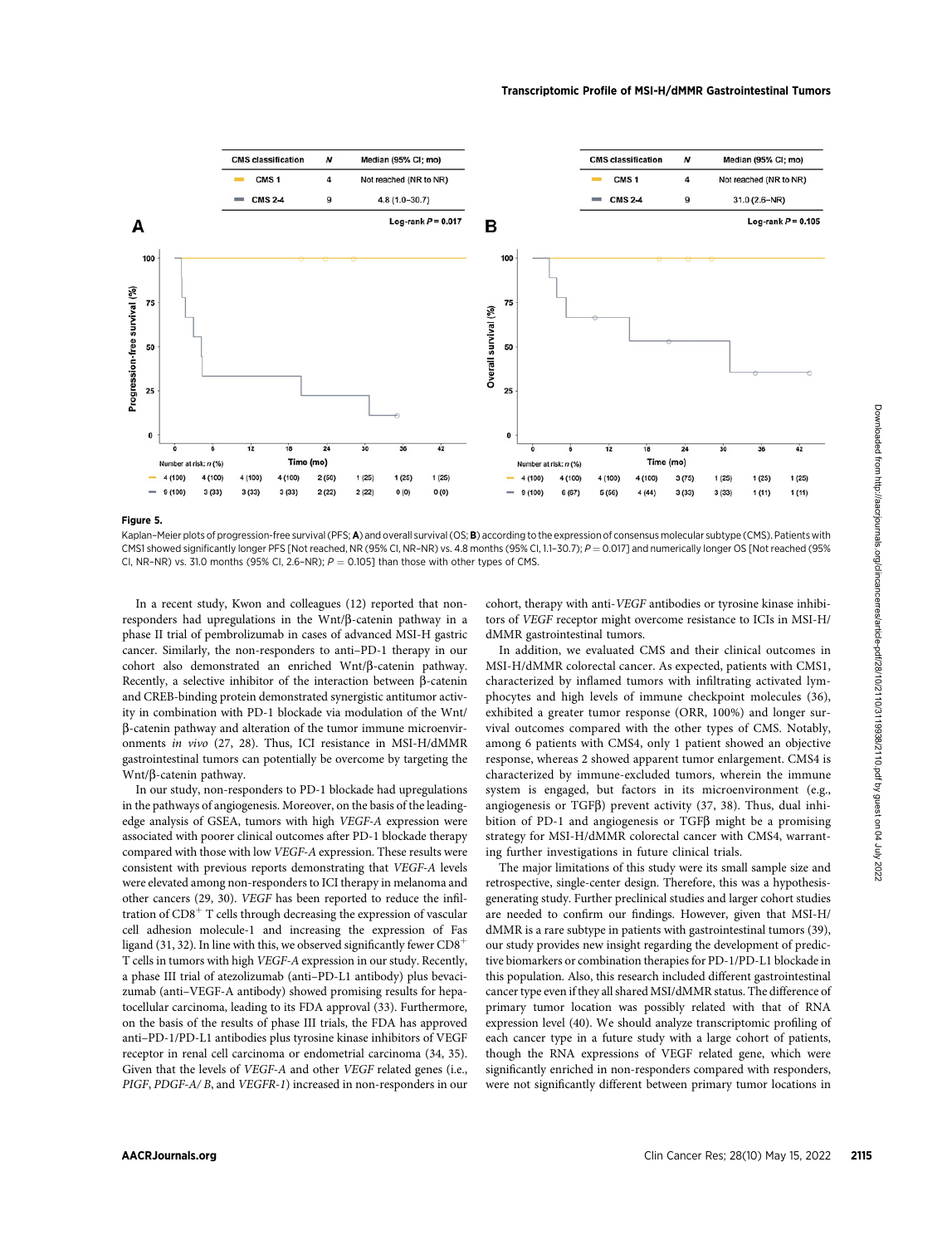our cohort (data not shown). Finally, the proportion of CMS1 in our study was lower than in a previous report probably due to its small sample size (36). Furthermore, although Marisa and colleagues (41) recently reported that several CMS may coexist within a same colorectal cancer, the heterogeneity was not assessed in our study, which should be investigated in future studies.

In conclusion, several signaling pathways were associated with the response to PD-1 therapies in patients with MSI-H/dMMR gastrointestinal tumors. Of note, high VEGF-A expression might be a predictor of negative response to these agents in this population. Moreover, CMS classification possibly correlated with the clinical outcomes of PD-1 blockade in MSI-H/dMMR patients with colorectal cancer. These transcriptomic features could help in the future development of predictive biomarkers or combination immunotherapies.

## Authors' Disclosures

K. Chida reports personal fees from Bayer outside the submitted work. A. Kawazoe reports personal fees from Daiichi Sankyo, Lilly, Ono, Taiho, Bristol Myers Squibb, Merck Seronobiopharma, MSD, Bayer, Sumitomo Dainippon, and AstraZeneca outside the submitted work. Y. Nakamura reports grants from Taiho Pharmaceutical, Chugai Pharmaceutical, Seagen, Guardant Health, Genomedia, Daiichi Sankyo, and Roche Diagnostics outside the submitted work. Y. Kuboki reports grants and personal fees from Taiho, ONO, Takeda, Boehringer Ingelheim, and Amgen, as well as grants from Bayer, Sanofi, AbbVie, AstraZeneca, Incyte, Chugai, GSK, Genmab, Astellas, and Daiichi-Sankyo outside the submitted work. D. Kotani reports personal fees from Takeda, Chugai, Bristol Myers Squibb, Eli Lilly, and Merckbiopharma; grants and personal fees from Ono and MSD; and grants from Novartis, IQVIA, Syneos Health, CMIC Shift Zero, and Janssen outside the submitted work. T. Kojima reports grants and personal fees from Ono Pharmaceutical and MSD; grants from Amgen Astellas BioPharma, Taiho Pharmaceutical, Shionogi, Chugai Pharmaceutical, and BeiGene Ltd.; and personal fees from Oncolys BioPharma, Astellas Pharma, BMS, and Merk outside the submitted work. H. Bando reports personal fees from Eli Lilly Japan, Taiho Pharmaceutical, and Ono Pharmaceutical, as well as grants from Ono Pharmaceutical outside the submitted work. S. Mishima reports personal fees from Merck Seronobiopharma, as well as grants from Roche Diagnostics outside the submitted work. T. Kuwata reports grants from Roche Diagnostics Japan, as well as personal fees from AstraZeneca, MSD, Bristol Myers Squibb Japan, and Ono Pharmaceutical outside the submitted work. J. Watanabe reports personal fees from Johnson and Johnson, Medtronic, and Eli Lilly, as well as grants from Medtronic, AMCO, and TERUMO outside the submitted work. H. Mano reports grants from Ono Pharmaceutical during the conduct of the study, as well as grants from Daiichi Sankyo, PFDeNA, Sysmex, and Konica–Minolta outside the submitted work. M. Ikeda reports personal fees from ASLAN, NIHON SERVIER, NanoCarrier, Novartis, Bayer, Eli Lilly, Chugai, Shire, Taiho, Sumitomo Dainippon, Teijin Pharma, MSD, Mylan, Astellas, EA Pharma, Gilead, and Otsuka, as well as other support from Yakult, Ono, AstraZeneca, J-Pharma, ASLAN, Merck Serono, NIHON SERVIER, Bristol Myers Squibb, NanoCarrier, Novartis, Bayer, Eli Lilly, MSD, Chugai, Pfizer, Takeda, and Chiome

#### References

- 1. Chalmers ZR, Connelly CF, Fabrizio D, Gay L, Ali SM, Ennis R, et al. Analysis of 100,000 human cancer genomes reveals the landscape of tumor mutational burden. Genome Med 2017;9:34.
- 2. Li K, Luo H, Huang L, Luo H, Zhu X. Microsatellite instability: a review of what the oncologist should know. Cancer Cell Int 2020;20:16.
- 3. Chao J, Fuchs CS, Shitara K, Tabernero J, Muro K, Cutsem EV, et al. Assessment of pembrolizumab therapy for the treatment of microsatellite instability–high gastric or gastroesophageal junction cancer among patients in the KEYNOTE-059, KEYNOTE-061, and KEYNOTE-062 clinical trials. JAMA Oncol 2021;7: 895–902.
- 4. Casak SJ, Marcus L, Fashoyin-Aje L, Mushti SL, Cheng J, Shen YL, et al. FDA approval summary: pembrolizumab for the first-line treatment of patients with MSI-H/dMMR advanced unresectable or metastatic colorectal carcinoma. Clin Cancer Res 2021;27:4680–4.
- 5. Markham A. Dostarlimab: first approval. Drugs. 2021;81:1213–9.
- 6. Marabelle A, Le DT, Ascierto PA, Giacomo AMD, Jesus-Acosta AD, Delord J-P, et al. Efficacy of pembrolizumab in patients with noncolorectal high microsat-

Bioscience outside the submitted work. K. Shitara reports grants from Astellas Pharma, Ono Pharmaceutical, Novartis, Chugai Pharma, Medi-Science, Eisai, and AbbVie Inc.; personal fees from Eli Lilly and Company, Bristol Myers Squibb, Takeda Pharmaceuticals, GlaxoSmithKline, Boehringer Ingelheim, Janssen, and Pfizer Inc.; and grants and personal fees from Daiichi Sankyo, Taiho Pharmaceutical, Merck Pharmaceutical, and Amgen outside the submitted work. I. Endo reports grants from Taiho Pharmaceutical, Ono Pharmaceutical, Chugai Pharmaceutical, Takeda Pharmaceutical, Asahi Kasei Pharmaceutical, Eisai Pharmaceutical, and Eli Lilly Japan outside the submitted work. T. Yoshino reports grants and personal fees from Chugai; personal fees from Takeda, Eli Lily, and Merck Biopharma; and grants from GlaxoSmithKline, Novartis, Sanofi, Ono, Daiichi Sankyo, Parexel, and Sumitomo Dainippon outside the submitted work. No disclosures were reported by the other authors.

#### Authors' Contributions

K. Chida: Conceptualization, resources, data curation, formal analysis, supervision, funding acquisition, investigation, visualization, writing–original draft, project administration, writing–review and editing. A. Kawazoe: Conceptualization, resources, data curation, formal analysis, supervision, funding acquisition, investigation, visualization, writing–original draft, project administration, writing–review and editing. T. Suzuki: Formal analysis, supervision, investigation, visualization, writing–review and editing. M. Kawazu: Methodology, writing–review and editing. T. Ueno: Data curation, writing–review and editing. K. Takenouchi: Formal analysis, visualization, writing–review and editing. Y. Nakamura: Writing–review and editing. Y. Kuboki: Writing–review and editing. D. Kotani: Writing–review and editing. T. Kojima: Writing–review and editing. H. Bando: Writing–review and editing. S. Mishima: Writing–review and editing. T. Kuwata: Writing–review and editing. N. Sakamoto:Writing–review and editing.J. Watanabe: Writing–review and editing. H. Mano: Writing–review and editing. M. Ikeda: Writing–review and editing. K. Shitara: Supervision, writing–review and editing. I. Endo: Writing–review and editing. T. Nakatsura: Writing–review and editing. T. Yoshino: Funding acquisition, writing–review and editing.

#### Acknowledgments

The authors would like to thank all patients and their families for participating. The authors also would like to thank Enago ([www.enago.jp\)](http://www.enago.jp) for the English language review. This study was supported by research funding from the National Cancer Center Hospital East and grants from the Japan Agency for Medical Research and Development (AMED; JP21cm0106502) and the Japan Society for the Promotion of Science (JSPS; KAKENHI, 16K07143 and 21H02772; to M. Kawazu).

The costs of publication of this article were defrayed in part by the payment of page charges. This article must therefore be hereby marked advertisement in accordance with 18 U.S.C. Section 1734 solely to indicate this fact.

Received January 6, 2022; revised February 7, 2022; accepted March 3, 2022; published first March 7, 2022.

ellite instability/mismatch repair–deficient cancer: results from the phase II KEYNOTE-158 study. J Clin Oncol 2020;38:1–10.

- 7. Le DT, Kim TW, Cutsem EV, Geva R, Jäger D, Hara H, et al. Phase II open-label study of pembrolizumab in treatment-refractory, microsatellite instability-high/ mismatch repair-deficient metastatic colorectal cancer: KEYNOTE-164. J Clin Oncol 2019;38:11–9.
- 8. André T, Shiu K-K, Kim TW, Jensen BV, Jensen LH, Punt C, et al. Pembrolizumab in microsatellite-instability–high advanced colorectal cancer. New Engl J Med 2020;383:2207–18.
- 9. Chida K, Kawazoe A, Kawazu M, Suzuki T, Nakamura Y, Nakatsura T, et al. A low tumor mutational burden and PTEN mutations are predictors of a negative response to PD-1 blockade in MSI-H/dMMR gastrointestinal tumors. Clin Cancer Res 2021;27:3714–24.
- 10. Gibney GT, Weiner LM, Atkins MB. Predictive biomarkers for checkpoint inhibitor-based immunotherapy. Lancet Oncol 2016;17:e542–51.
- 11. Spranger S, Bao R, Gajewski TF. Melanoma-intrinsic β-catenin signalling prevents anti-tumour immunity. Nature 2015;523:231–5.